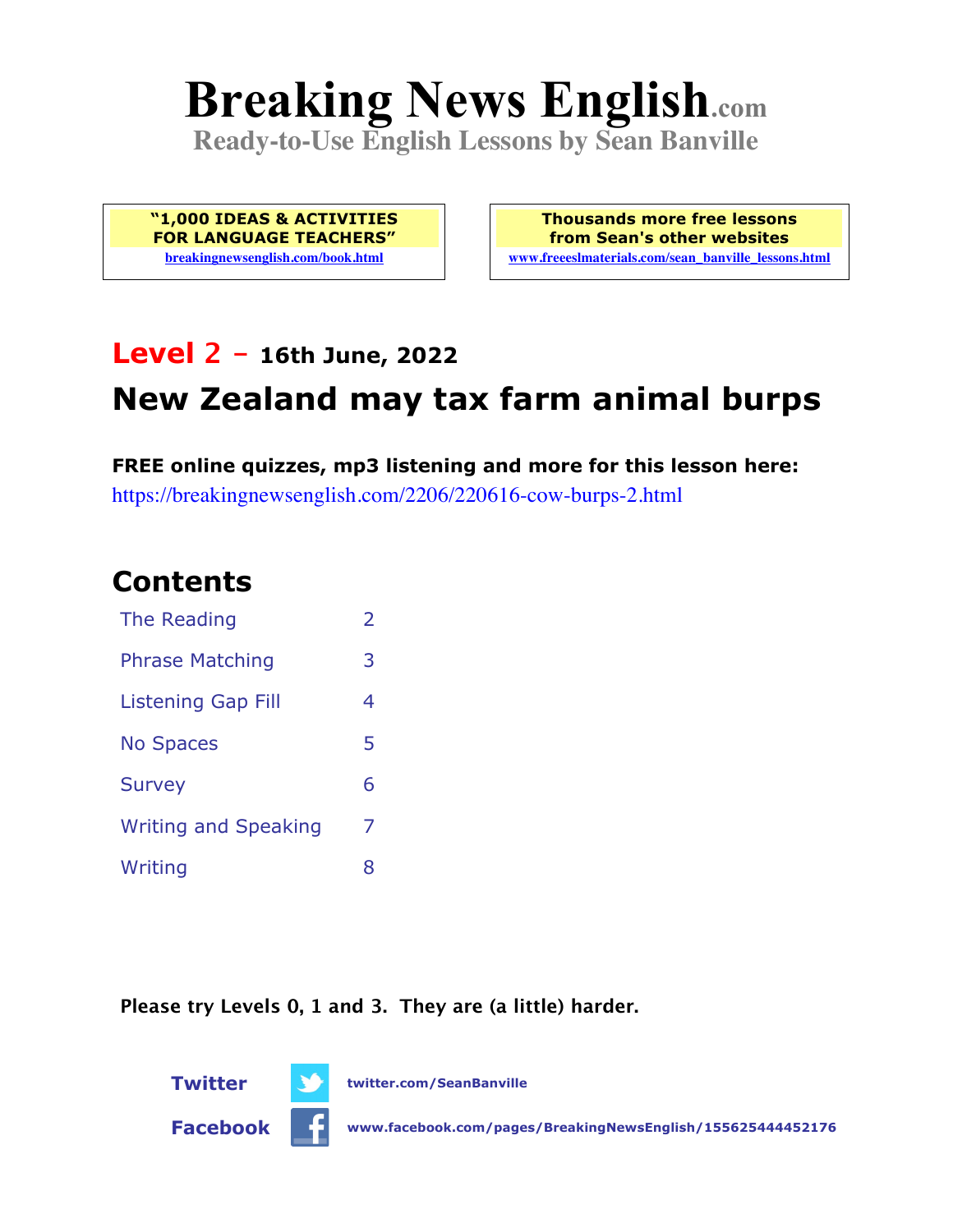### **THE READING**

From https://breakingnewsenglish.com/2206/220616-cow-burps-2.html

 New Zealand wants to introduce a new tax to help the environment. It wants farmers to pay tax on their farm animals. Sheep, cows and other animals create a lot of methane when they burp or fart. Methane is a damaging greenhouse gas. It is a big cause of climate change. The new "burp tax" would start in 2025. New Zealand has over 20,000 farms. These have 26 million sheep, 4 million cows and other animals. James Shaw, New Zealand's climate change minister, said: "There is no question that we need to cut the amount of methane we are putting into the atmosphere."

Farming animals makes up 14.5 per cent of global greenhouse gasses. This comes from animals burping and farting, animal waste, clearing land and transporting animals. Mr Shaw wants farmers to pay tax on the methane their animals produce. He also wants farmers to change how they farm. He wants cows to eat seaweed instead of grass. This will produce fewer emissions. Farmers can also reduce their tax by planting more trees. Another suggestion is for cows to wear masks. New Zealand's farmers support the government. They want to do their bit for the environment.

Sources: https://news.**yahoo.com**/new-zealand-considers-taxing-cow-and-sheep-burps-to-combat-climatechange-184504518.html https://www.**nzherald.co.nz**/business/government-in-race-against-time-to-price-farm-emissionsby-2025/FSV7YDFQVOJBLCR2XCAML73XSA/ https://www.**totallyveganbuzz.com**/environment/new-zealand-tax-burps-of-cows-sheep-climatecrisis/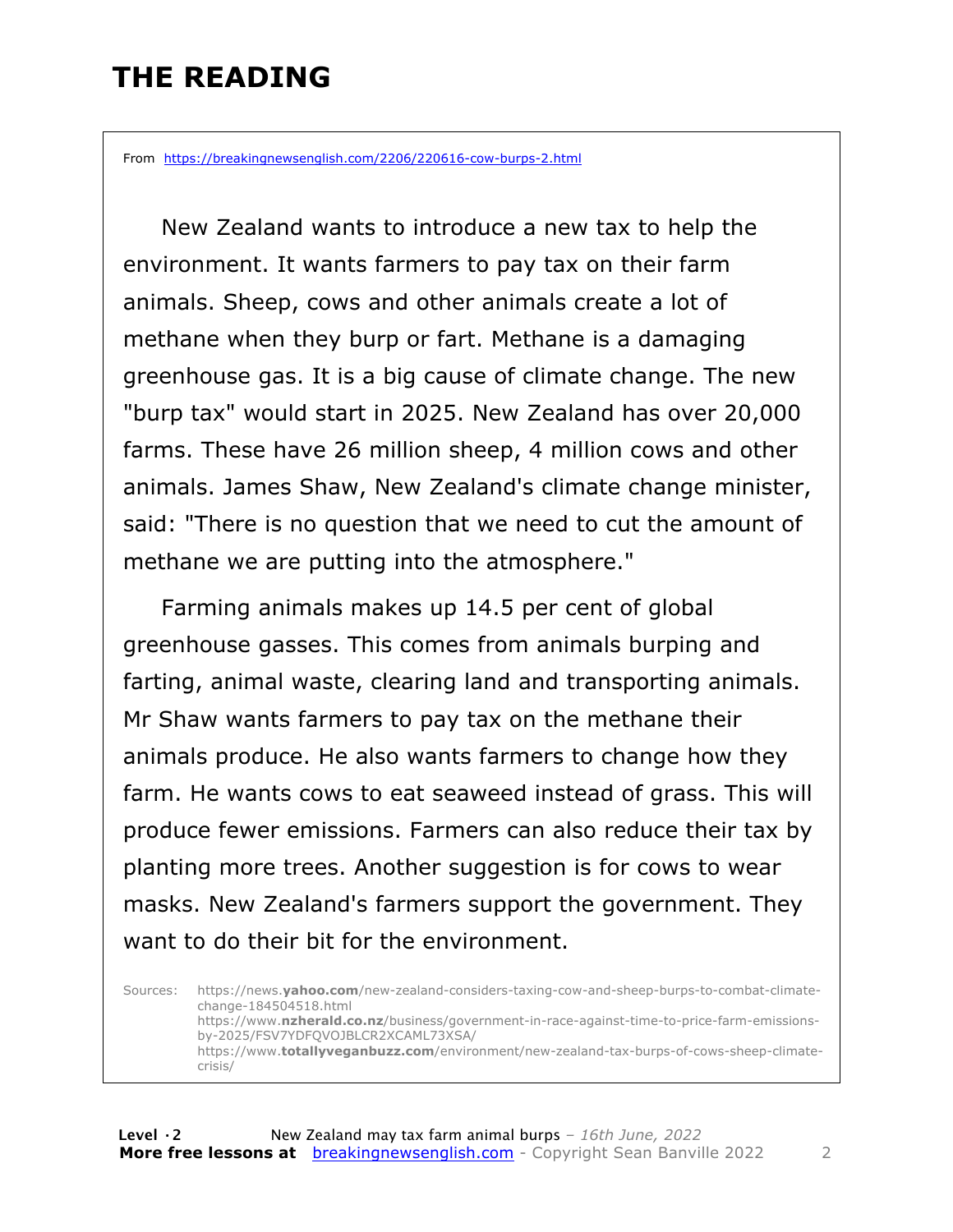# **PHRASE MATCHING**

From https://breakingnewsenglish.com/2206/220616-cow-burps-2.html

#### **PARAGRAPH ONE:**

| 1. New Zealand wants a              |
|-------------------------------------|
| 2. farting creates                  |
| 3. This is a damaging               |
| 4. The new "burp tax"               |
| 5. New Zealand has over             |
| 6. New Zealand says it needs to cut |
| 7. the amount                       |
| 8. into the                         |

#### **PARAGRAPH TWO:**

| 1. greenhouse                   |    | a. emissions     |
|---------------------------------|----|------------------|
| 2. Farmers will change how      | b. | gasses           |
| 3. Cows may have to eat seaweed |    | c. support this  |
| 4. lower                        | d. | masks            |
| 5. They may also have to wear   |    | e. environment   |
| 6. Farmers will also plant      | f. | instead of grass |
| 7. New Zealand's farmers        |    | g. they farm     |
| 8. They want to help the        |    | h. more trees    |

- a. of methane
- b. greenhouse gas
- c. 26 million sheep
- d. a lot of methane
- e. atmosphere
- f. tax on burping
- g. the amount
- h. would start in 2025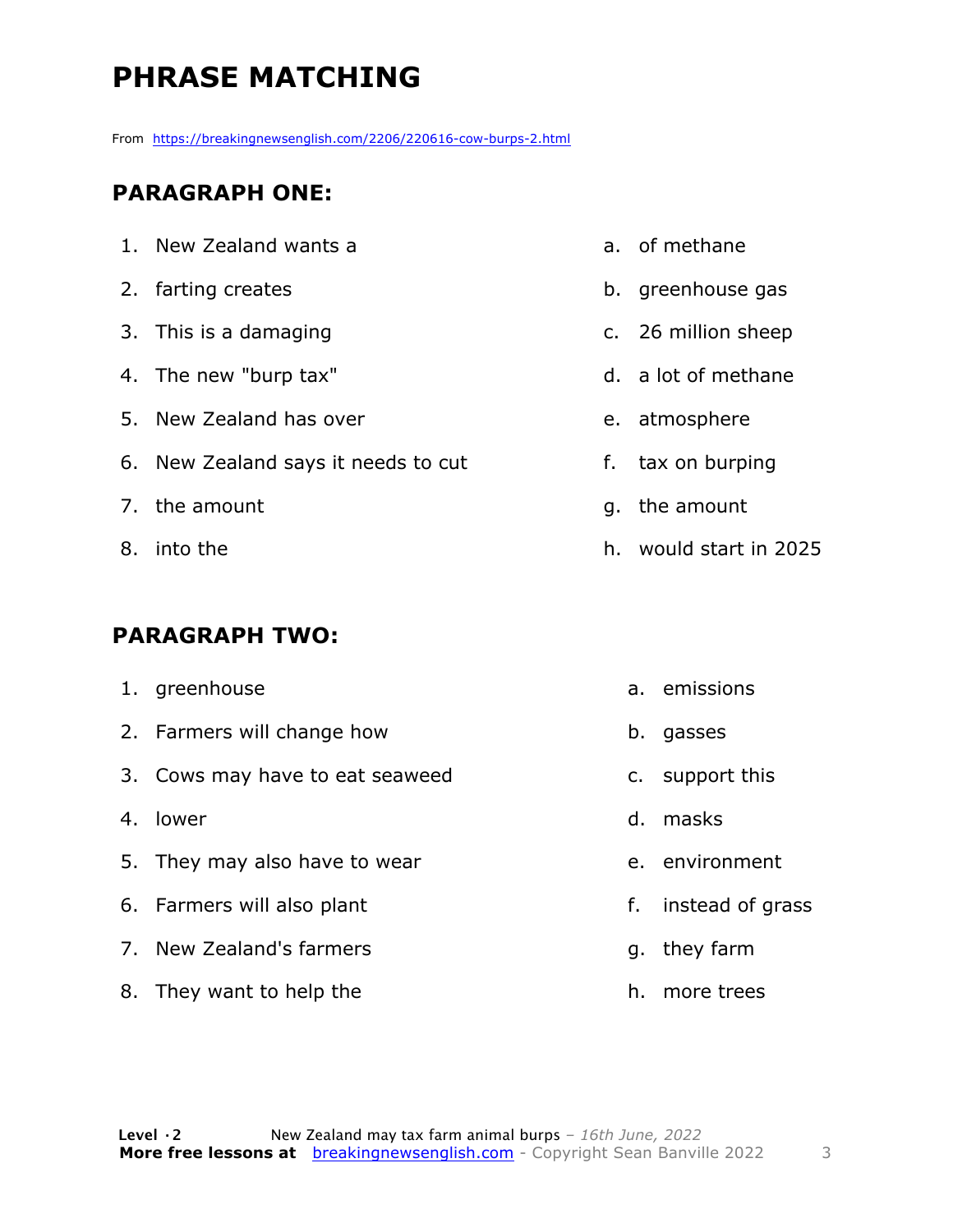# **LISTEN AND FILL IN THE GAPS**

From https://breakingnewsenglish.com/2206/220616-cow-burps-2.html

New Zealand  $(1)$   $(2)$  a new tax to help the environment. It wants farmers to (2) \_\_\_\_\_\_\_\_\_\_\_\_\_\_\_\_\_\_\_\_\_\_\_\_\_\_\_\_their farm animals. Sheep, cows and other animals (3) \_\_\_\_\_\_\_\_\_\_\_\_\_\_\_\_\_\_\_ of methane when they burp or fart. Methane is a damaging greenhouse gas. It is (4) \_\_\_\_\_\_\_\_\_\_\_\_\_\_\_\_\_\_\_ of climate change. The new "burp tax" would start in 2025. New Zealand has over 20,000 farms. These have 26 million sheep, 4 million (5) \_\_\_\_\_\_\_\_\_\_\_\_\_\_\_\_\_\_\_ animals. James Shaw, New Zealand's climate change minister, said: "There is no question that we need to (6) \_\_\_\_\_\_\_\_\_\_\_\_\_\_\_\_\_\_\_ of methane we are putting into the atmosphere."

Farming (7) \_\_\_\_\_\_\_\_\_\_\_\_\_\_\_\_\_\_\_ 14.5 per cent of global greenhouse gasses. This comes from animals burping and farting, animal waste, (8) \_\_\_\_\_\_\_\_\_\_\_\_\_\_\_\_\_\_\_\_\_\_\_\_\_\_transporting animals. Mr Shaw wants farmers to pay tax on the methane their animals produce. He also wants farmers  $(9)$  \_\_\_\_\_\_\_\_\_\_\_\_\_\_\_\_\_\_\_\_\_\_\_\_\_\_\_\_\_\_they farm. He wants cows to eat seaweed  $(10)$  \_\_\_\_\_\_\_\_\_\_\_\_\_\_\_\_\_\_\_\_\_\_\_. This will produce fewer emissions. Farmers can also reduce their tax by planting more trees. Another suggestion is for cows (11) \_\_\_\_\_\_\_\_\_\_\_\_\_\_\_\_\_\_\_. New Zealand's farmers support the government. They want to  $(12)$  \_\_\_\_\_\_\_\_\_\_\_\_\_\_\_\_\_\_\_\_\_\_\_\_\_\_\_\_\_\_\_ for the environment.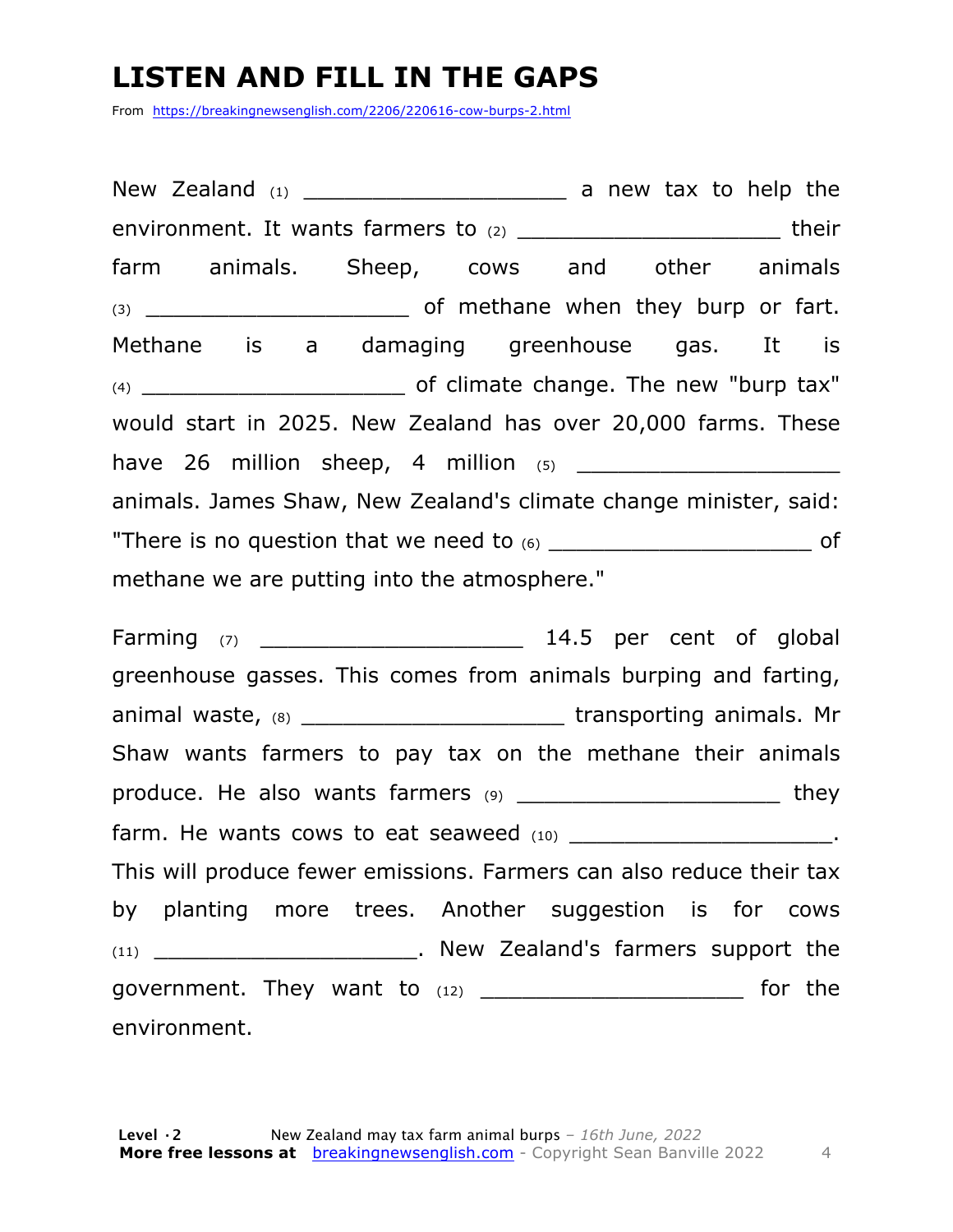# **PUT A SLASH ( / )WHERE THE SPACES ARE**

From https://breakingnewsenglish.com/2206/220616-cow-burps-2.html

NewZealandwantstointroduceanewtaxtohelptheenvironment.Itwan tsfarmerstopaytaxontheirfarmanimals.Sheep,cowsandotheranimal screatealotofmethanewhentheyburporfart.Methaneisadamaginggr eenhousegas.Itisabigcauseofclimatechange.Thenew"burptax"woul dstartin2025.NewZealandhasover20,000farms.Thesehave26millio nsheep,4millioncowsandotheranimals.JamesShaw,NewZealand'scli matechangeminister,said:"Thereisnoquestionthatweneedtocutthea mountofmethaneweareputtingintotheatmosphere."Farminganimal smakesup14.5percentofglobalgreenhousegasses.Thiscomesfroma nimalsburpingandfarting,animalwaste,clearinglandandtransporting animals.MrShawwantsfarmerstopaytaxonthemethanetheiranimals produce.Healsowantsfarmerstochangehowtheyfarm.Hewantscowst oeatseaweedinsteadofgrass.Thiswillproducefeweremissions.Farme rscanalsoreducetheirtaxbyplantingmoretrees.Anothersuggestionisf orcowstowearmasks.NewZealand'sfarmerssupportthegovernment. Theywanttodotheirbitfortheenvironment.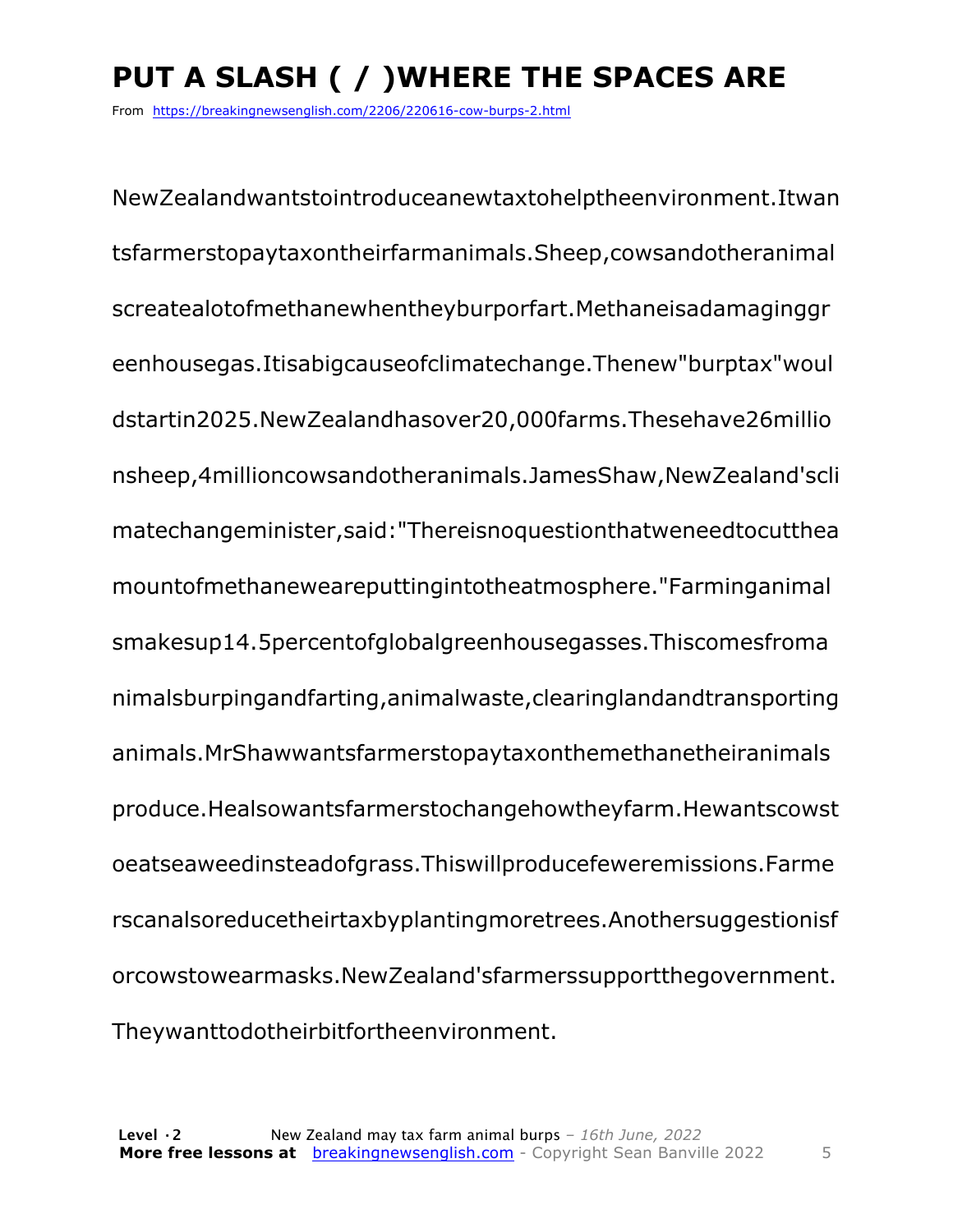# **COW BURPS SURVEY**

From https://breakingnewsenglish.com/2206/220616-cow-burps-2.html

Write five GOOD questions about cow burps in the table. Do this in pairs. Each student must write the questions on his / her own paper.

When you have finished, interview other students. Write down their answers.

|      | STUDENT 1 | STUDENT 2 | STUDENT 3 |
|------|-----------|-----------|-----------|
| Q.1. |           |           |           |
| Q.2. |           |           |           |
| Q.3. |           |           |           |
| Q.4. |           |           |           |
| Q.5. |           |           |           |

- Now return to your original partner and share and talk about what you found out. Change partners often.
- Make mini-presentations to other groups on your findings.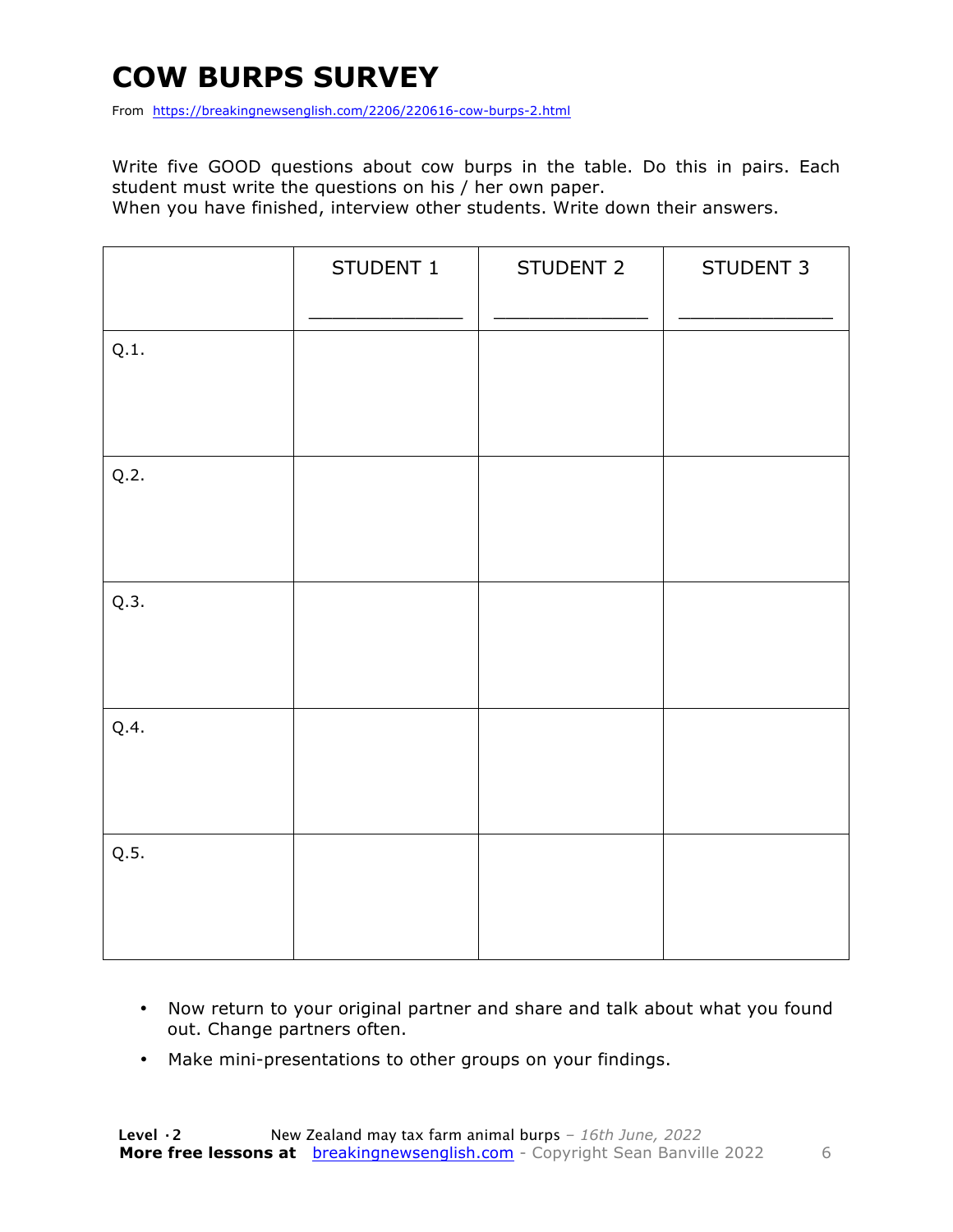### **WRITE QUESTIONS & ASK YOUR PARTNER(S)**

Student A: Do not show these to your speaking partner(s).

| a)            |  |  |
|---------------|--|--|
| b)            |  |  |
| $\mathsf{c})$ |  |  |
| d)            |  |  |
| e)            |  |  |
| f)            |  |  |

*New Zealand may tax farm animal burps – 16th June, 2022* More free lessons at breakingnewsenglish.com

# **WRITE QUESTIONS & ASK YOUR PARTNER(S)**

-----------------------------------------------------------------------------

Student B: Do not show these to your speaking partner(s).

| a) |  |  |
|----|--|--|
| b) |  |  |
| c) |  |  |
| d) |  |  |
| e) |  |  |
| f) |  |  |
|    |  |  |